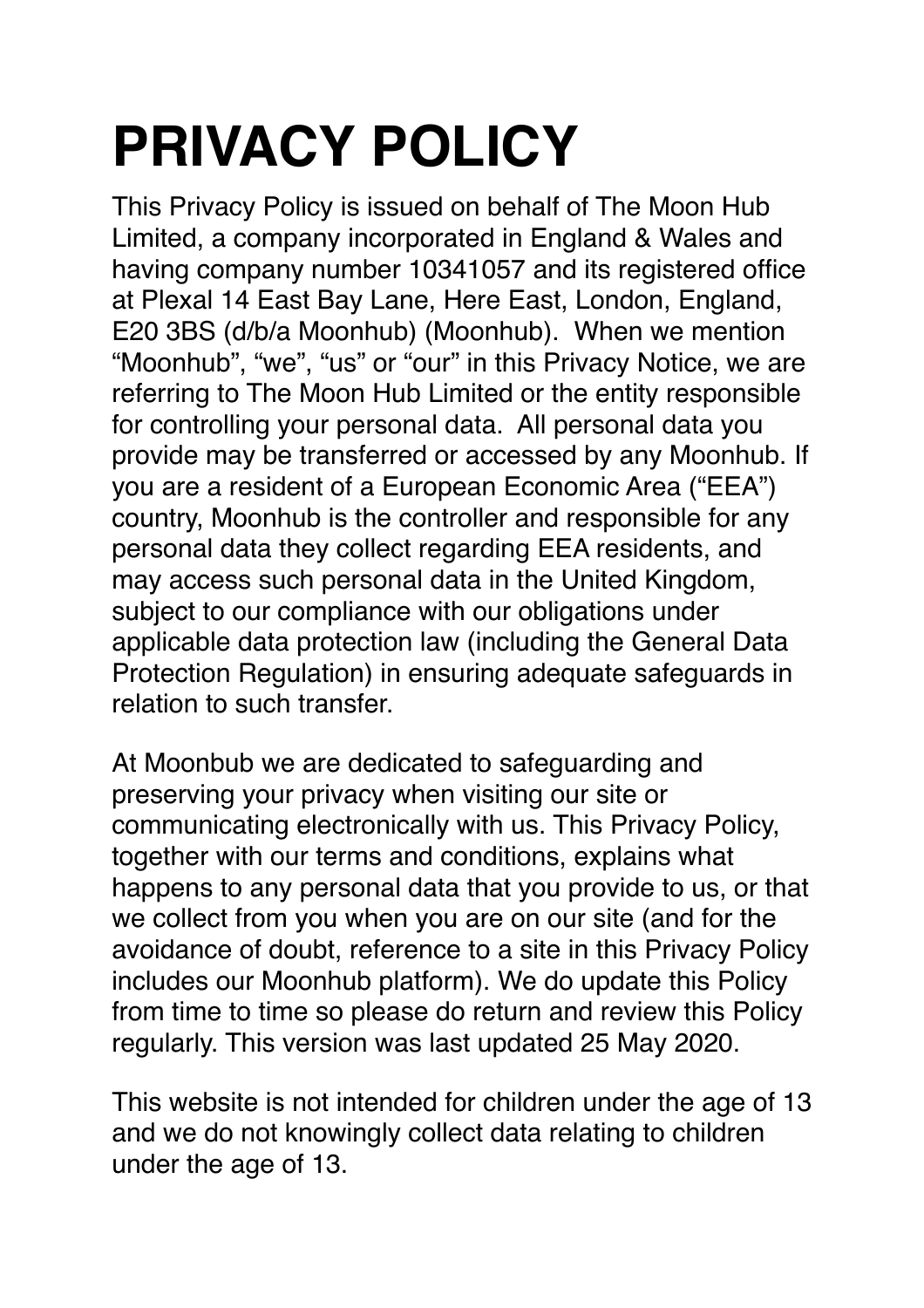It is important that you read this Privacy Policy together with any other notice we may provide on specific occasions when we are collecting or processing personal data about you so that you are fully aware of how and why we are using your data. This Privacy Policy supplements the other notices and is not intended to override them.

If you have any questions about this Privacy Policy, including any requests to exercise your legal rights, please contact us using the details set out below

#### **Information We Collect**

Personal data, or personal information, means any information about an individual from which that person can be identified. It does not include data where the identity has been removed (anonymous data).

In operating our website we may collect and process different kinds of personal data about you which we have grouped together follows:

- **Identity Data** includes first name, maiden name, last name, username or similar identifier, marital status, title, date of birth and gender.
- **Contact Data** includes billing address, delivery address, email address and telephone numbers.
- **Financial Data** includes bank account and payment card details.
- **Transaction Data** includes details about payments to and from you and other details of products and services you have purchased from us.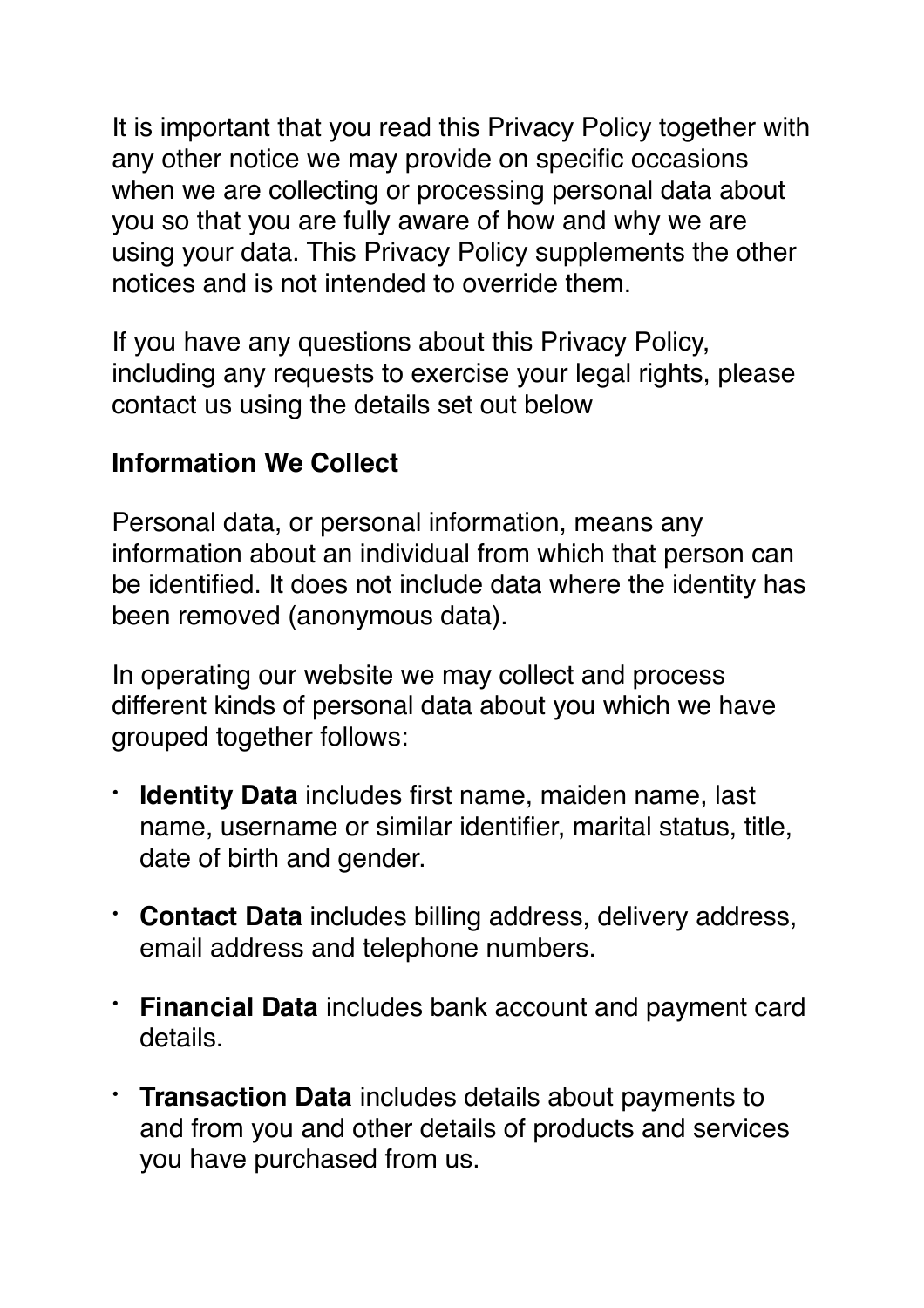- **Technical Data** includes internet protocol (IP) address, your login data, browser type and version, time zone setting and location, browser plug-in types and versions, operating system and platform and other technology on the devices you use to access this website.
- **Profile Data** includes your username and password, purchases or orders made by you, your interests, preferences, feedback and survey responses.
- **Usage Data** includes information about how you use our website, products and services.
- **Marketing and Communications Data** includes your preferences in receiving marketing from us and our third parties and your communication preferences.

•

We also collect, use and share **Aggregated Data** such as statistical or demographic data for any purpose. Aggregated Data may be derived from your personal data but is not considered personal data in law as this data does not directly or indirectly reveal your identity. For example, we may aggregate your Usage Data to calculate the percentage of users accessing a specific website feature. However, if we combine or connect Aggregated Data with your personal data so that it can directly or indirectly identify you, we treat the combined data as personal data which will be used in accordance with this Privacy Policy.

We do not collect any **Special Categories of Personal Data** about you (this includes details about your race or ethnicity, religious or philosophical beliefs, sex life, sexual orientation, political opinions, trade union membership, information about your health and genetic and biometric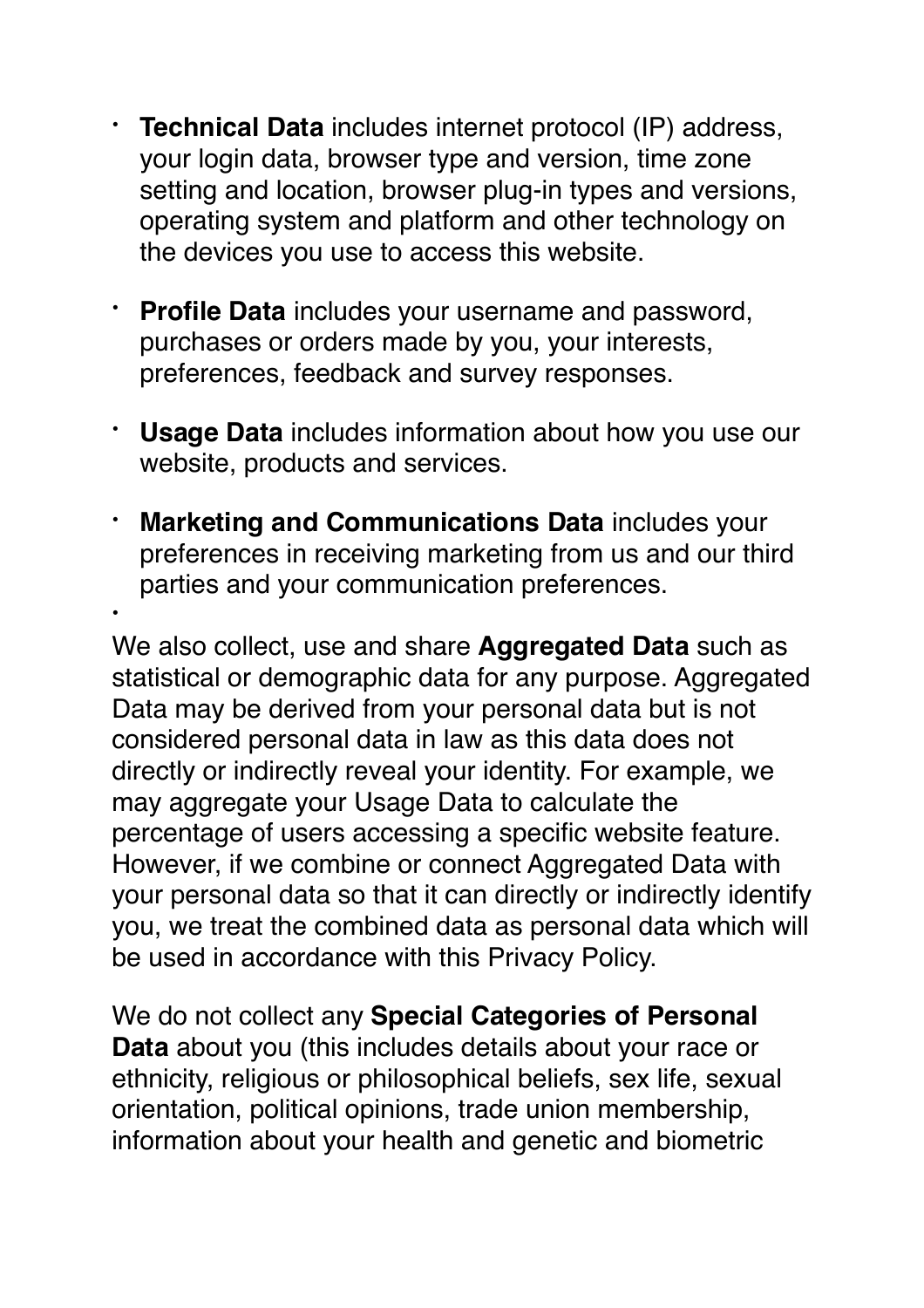data). Nor do we collect any information about criminal convictions and offences.

# **How is Your Information Collected**

We use different methods to collect data from and about you including through:

- **Direct interactions.** You may give us your Identity, Contact and Financial Data by filling in forms or by corresponding with us by post, phone, email or otherwise. This includes personal data you provide when you.
- apply for our products or services;
- create an account on our website;
- subscribe to our service or publications;
- request marketing to be sent to you;
- enter a competition, promotion or survey; or
- give us some feedback.
- **Automated technologies or interactions**. As you interact with our website, we may automatically collect Technical Data about your equipment, browsing actions and patterns. We collect this personal data by using cookies, and other similar technologies. We may also receive Technical Data about you if you visit other websites employing our cookies. Please see our Cookie Policy for further details.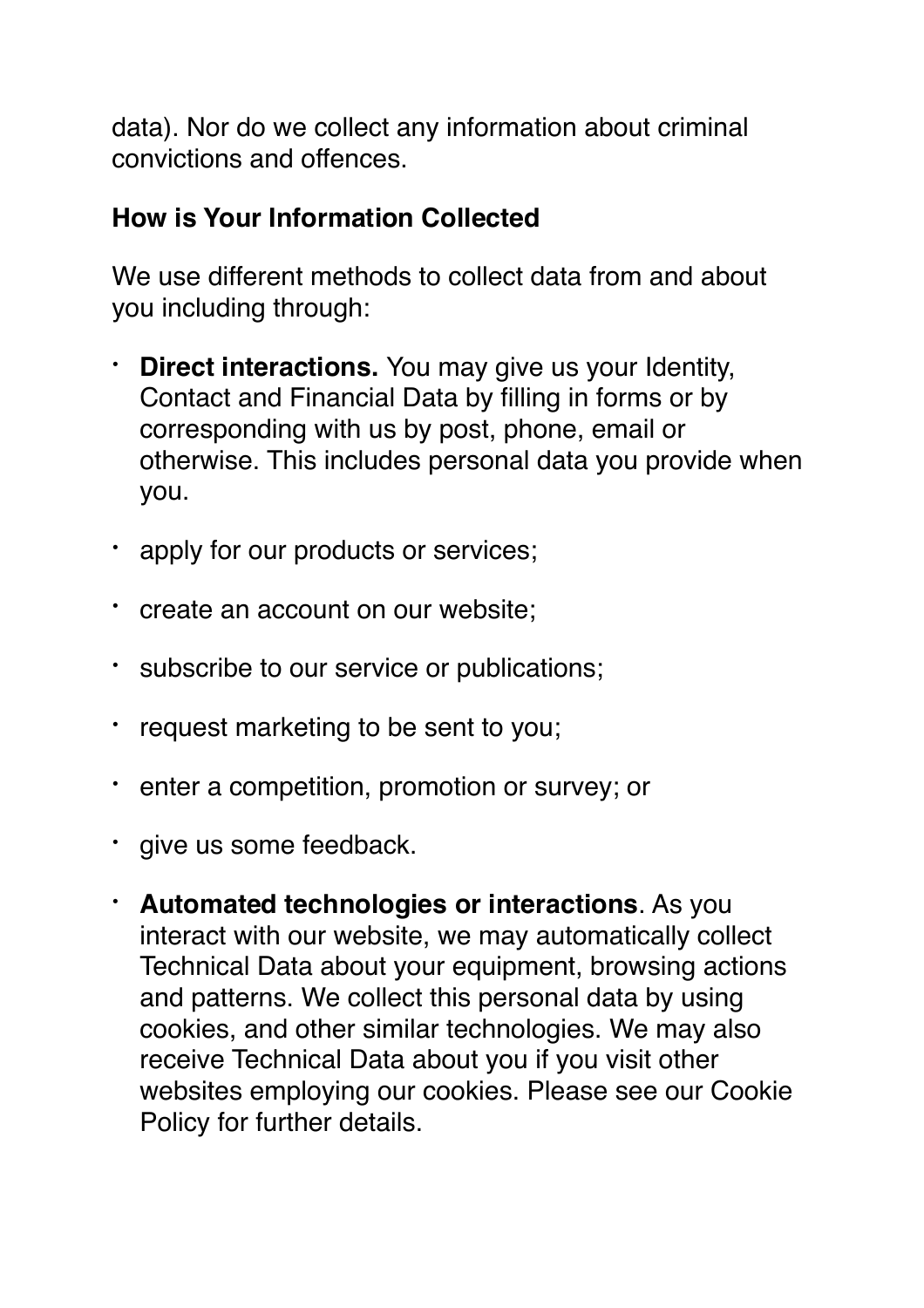- **Third parties or publicly available sources**. We may receive personal data about you from various third parties as set out below
- Technical Data from the following parties:
	- analytics providers such as Google based outside the UK or EU;
- Identity Data from the following parties:
	- Retail partners (if you have raised a question or complaint about our products or services)

# **Use of Cookies**

We may on occasion gather information regarding your computer whilst you are on our website. This enables us to improve our services and to provide statistical information regarding the use of our website to our advertisers where appropriate.

Such information will not identify you personally it is statistical data about our visitors and their use of our site. This statistical data does not identify any personal details whatsoever.

Similarly to the above, we may gather information about your general internet use by using a cookie file. Where used, these cookies are downloaded to your computer automatically. This cookie file is stored on the hard drive of your computer as cookies contain information that is transferred to your computer's hard drive. They help us to improve our website and the service that we provide to you.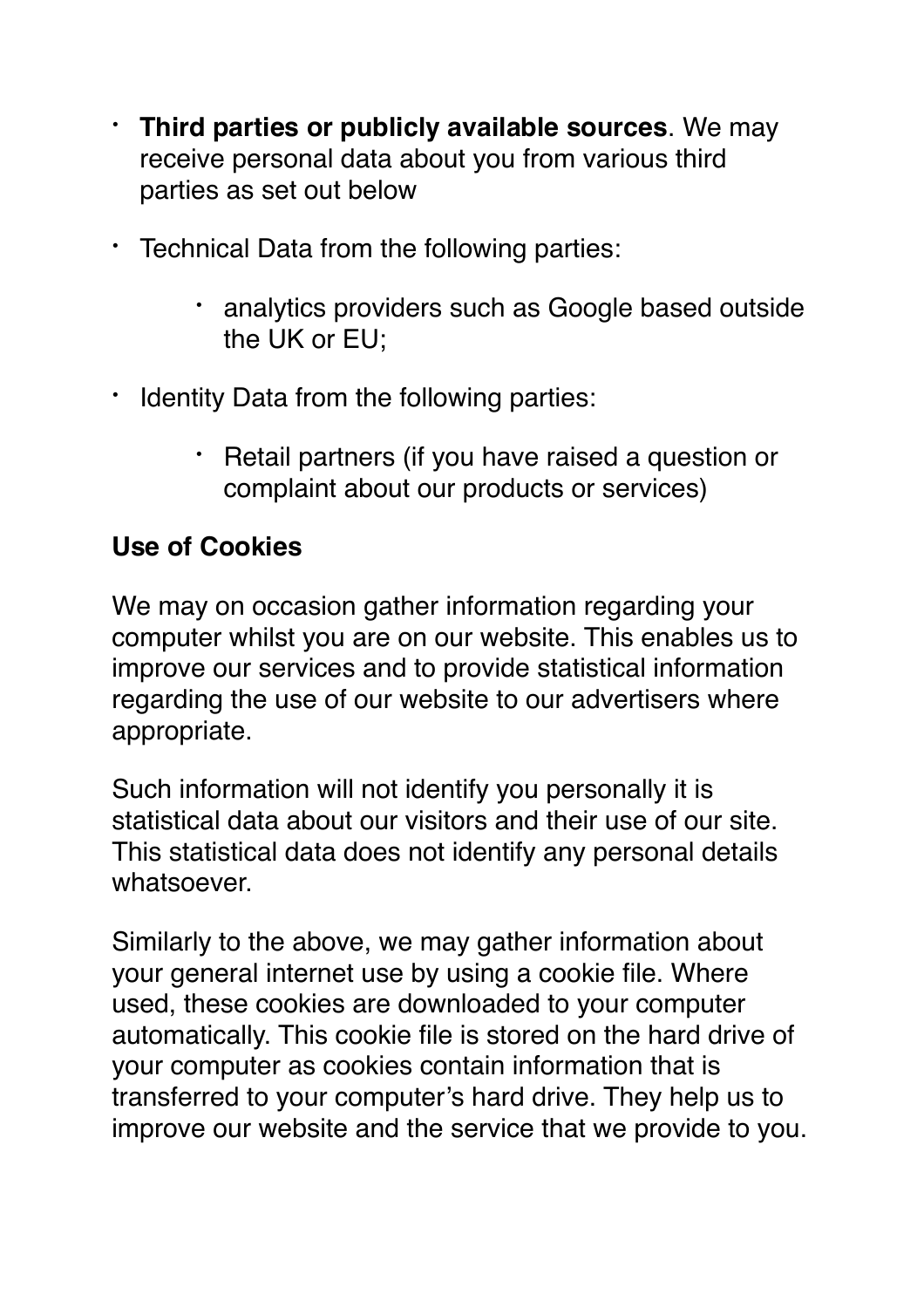All computers have the ability to decline cookies. This can be done by activating the setting on your browser which enables you to decline the cookies. Please note that should you choose to decline cookies, you may be unable to access particular parts of our website.

Our advertisers may also use cookies, over which we have no control. Such cookies (if used) would be downloaded once you click on advertisements on our website.

For further information regarding our use of cookies please refer to our Cookie Policy.

## **Use of Your Information**

We will only use your personal data when the law allows us to. The information that we collect and store relating to you is primarily used to enable us to provide our services to you. In addition, we may also use the information for the following circumstances:

- Where we need to perform the contract we are about to enter into or have entered into with you.
- Where it is necessary for our legitimate interests (or those of a third party) and your interests and fundamental rights do not override those interests.
- Where we need to comply with a legal or regulatory obligation.

Generally we do not rely on consent as a legal basis for processing your personal data other than in relation to sending third party direct marketing communications to you via email or text message. You have the right to withdraw consent to marketing at any time by contacting us.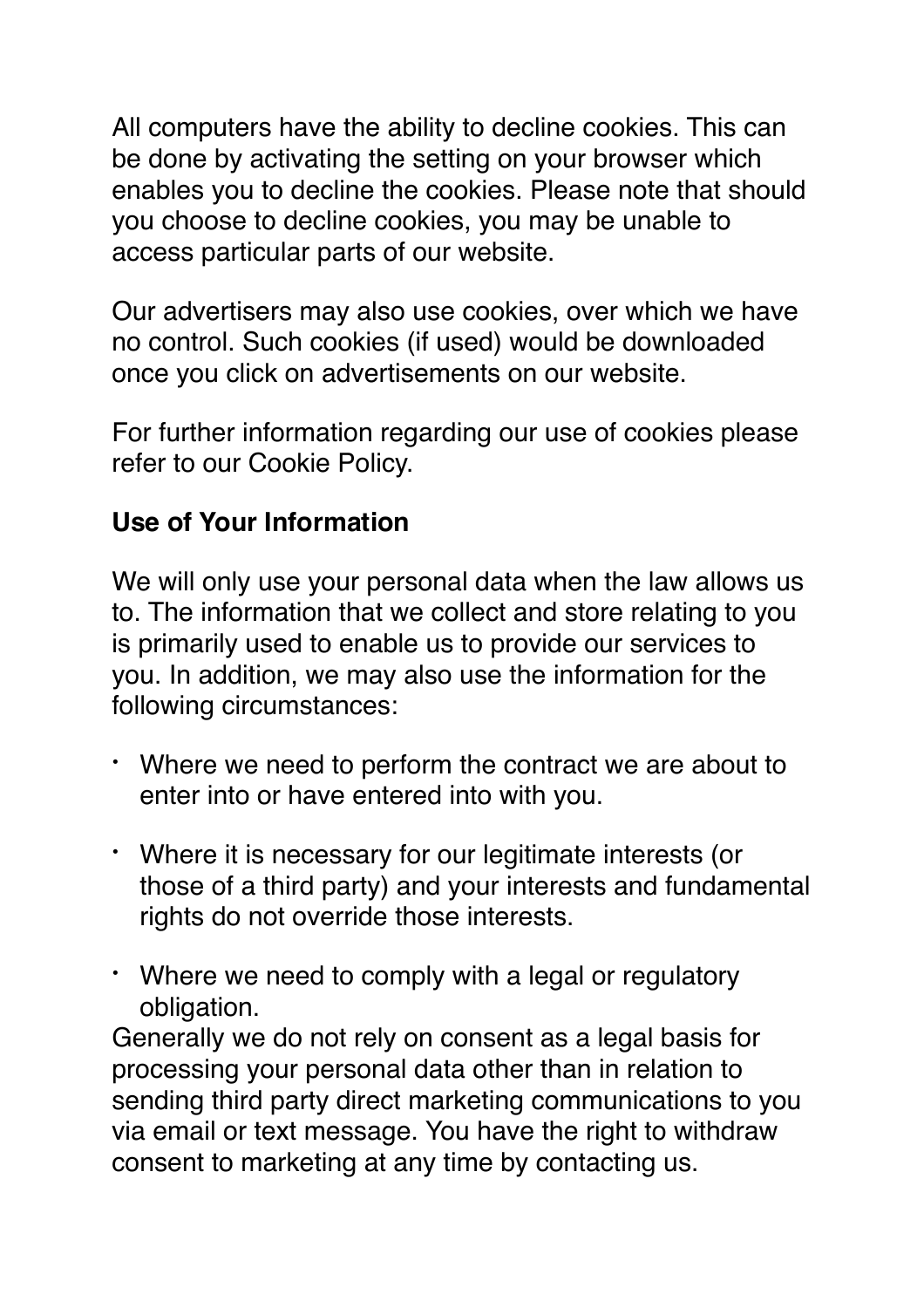#### **Purposes for which we will use your personal data**

We have set out below, in a table format, a description of all the ways we plan to use your personal data, and which of the legal bases we rely on to do so. We have also identified what our legitimate interests are where appropriate.

Note that we may process your personal data for more than one lawful ground depending on the specific purpose for which we are using your data. Please contact us if you need details about the specific legal ground we are relying on to process your personal data where more than one ground has been set out in the table below.

| Purpose/<br><b>Activity</b>                                                                                                                         | Type of data                                                                                                     | Lawful basis for processing including basis<br>of legitimate interest                                                |
|-----------------------------------------------------------------------------------------------------------------------------------------------------|------------------------------------------------------------------------------------------------------------------|----------------------------------------------------------------------------------------------------------------------|
| To register you<br>as a new<br>customer                                                                                                             | (a) Identity<br>(b) Contact                                                                                      | Performance of a contract with you                                                                                   |
| To process and<br>deliver your<br>order including:<br>(a) Manage<br>payments, fees<br>and charges<br>(b) Collect and<br>recover money<br>owed to us | (a) Identity<br>(b) Contact<br>(c) Financial<br>(d)<br>Transaction<br>(e) Marketing<br>and<br>Communicatio<br>ns | (a) Performance of a contract with you<br>(b) Necessary for our legitimate interests (to<br>recover debts due to us) |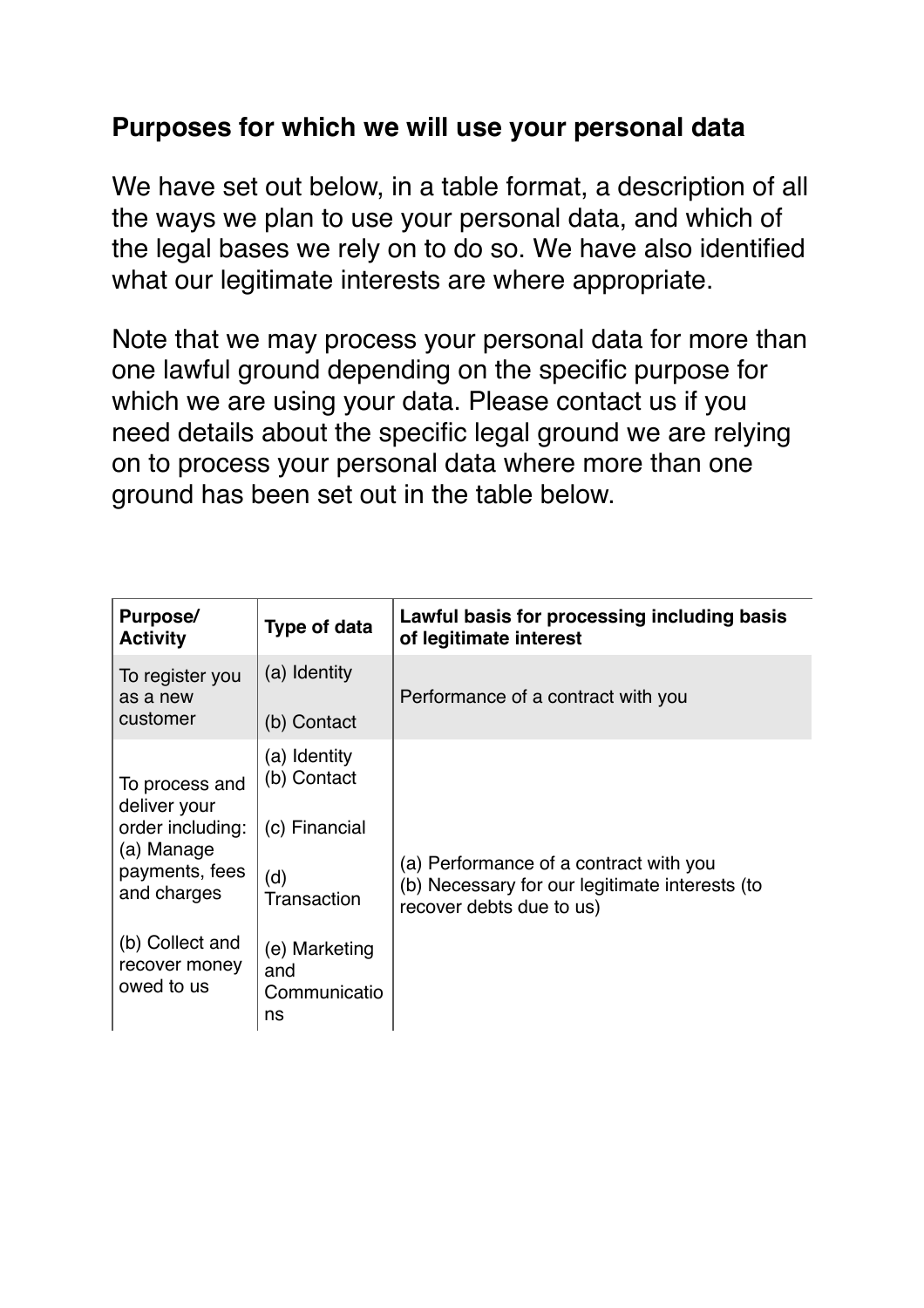| To manage our<br>relationship<br>with you which<br>will include:<br>(a) Notifying<br>you about<br>changes to our<br>terms or<br>privacy policy<br>(b) Asking you<br>to leave a<br>review or take a<br>survey | (a) Identity<br>(b) Contact<br>(c) Profile<br>(d) Marketing<br>and<br>Communicatio<br>ns              | (a) Performance of a contract with you<br>(b) Necessary to comply with a legal obligation<br>(c) Necessary for our legitimate interests (to<br>keep our records updated and to study how<br>customers use our products/services)                                                                      |
|--------------------------------------------------------------------------------------------------------------------------------------------------------------------------------------------------------------|-------------------------------------------------------------------------------------------------------|-------------------------------------------------------------------------------------------------------------------------------------------------------------------------------------------------------------------------------------------------------------------------------------------------------|
| To enable you<br>to partake in a<br>prize draw,<br>competition or<br>complete a<br>survey                                                                                                                    | (a) Identity<br>(b) Contact<br>(c) Profile<br>(d) Usage<br>(e) Marketing<br>and<br>Communicatio<br>ns | (a) Performance of a contract with you<br>(b) Necessary for our legitimate interests (to<br>study how customers use our products/services,<br>to develop them and grow our business)                                                                                                                  |
| To administer<br>and protect our<br>business and<br>this website<br>(including<br>troubleshooting<br>, data analysis,<br>testing, system<br>maintenance,<br>support,<br>reporting and<br>hosting of data)    | (a) Identity<br>(b) Contact<br>(c) Technical                                                          | (a) Necessary for our legitimate interests (for<br>running our business, provision of administration<br>and IT services, network security, to prevent<br>fraud and in the context of a business<br>reorganisation or group restructuring exercise)<br>(b) Necessary to comply with a legal obligation |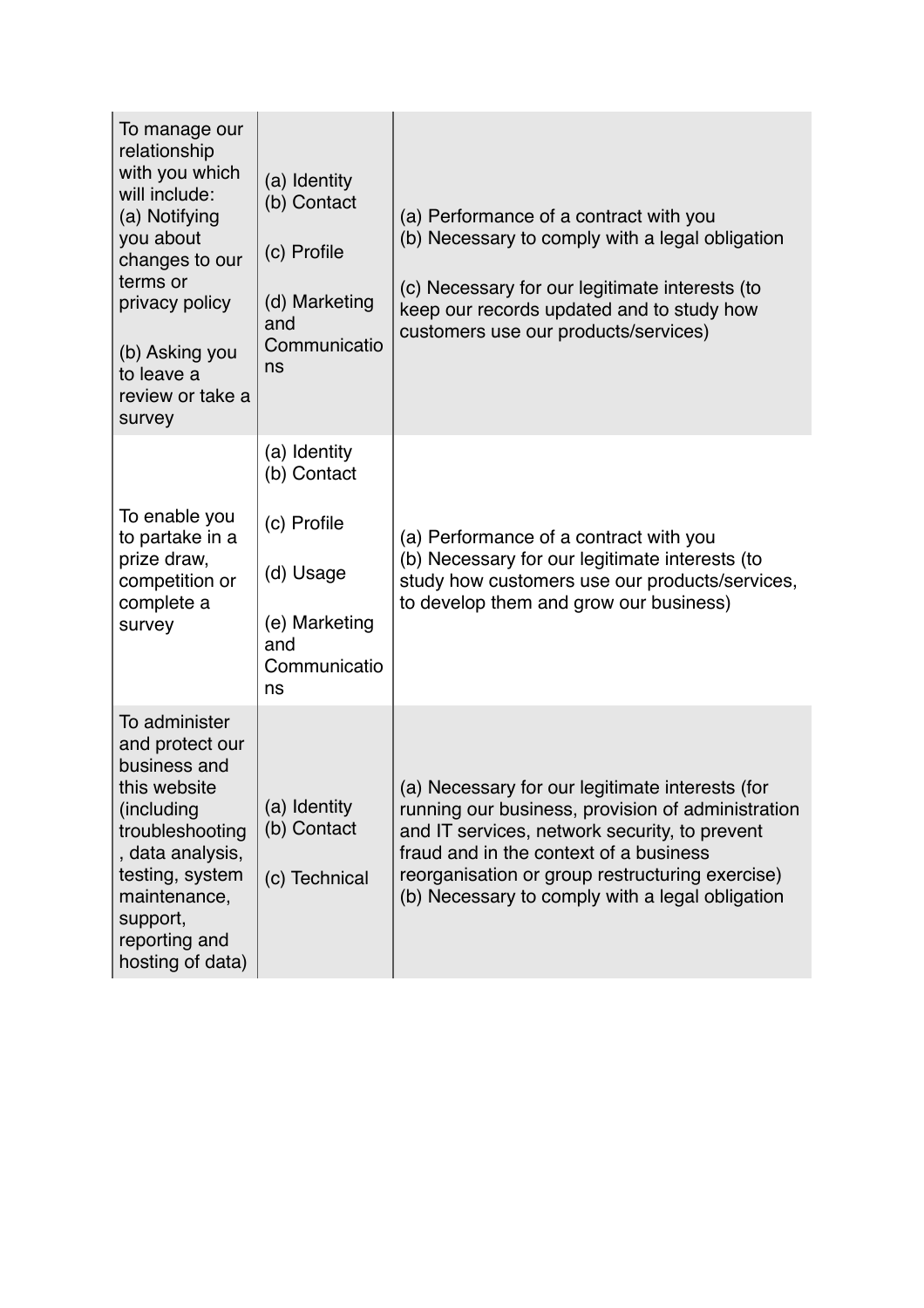| To deliver<br>relevant<br>website content<br>and<br>advertisements<br>to you and<br>measure or<br>understand the<br>effectiveness of<br>the advertising<br>we serve to you | (a) Identity<br>(b) Contact<br>(c) Profile<br>(d) Usage<br>(e) Marketing<br>and<br>Communicatio<br>ns<br>(f) Technical | Necessary for our legitimate interests (to study<br>how customers use our products/services, to<br>develop them, to grow our business and to<br>inform our marketing strategy)                                          |
|----------------------------------------------------------------------------------------------------------------------------------------------------------------------------|------------------------------------------------------------------------------------------------------------------------|-------------------------------------------------------------------------------------------------------------------------------------------------------------------------------------------------------------------------|
| To use data<br>analytics to<br>improve our<br>website,<br>products/<br>services,<br>marketing,<br>customer<br>relationships<br>and<br>experiences                          | (a) Technical<br>(b) Usage                                                                                             | Necessary for our legitimate interests (to define<br>types of customers for our products and<br>services, to keep our website updated and<br>relevant, to develop our business and to inform<br>our marketing strategy) |
| To make<br>suggestions<br>and<br>recommendatio<br>ns to you about<br>goods or<br>services that<br>may be of<br>interest to you                                             | (a) Identity<br>(b) Contact<br>(c) Technical<br>(d) Usage<br>(e) Profile                                               | Necessary for our legitimate interests (to<br>develop our products/services and grow our<br>business)                                                                                                                   |

Where we need to collect personal data by law, or under the terms of a contract we have with you and you do not provide that data when requested, we may not be able to perform the contract we have or are trying to enter into with you (for example, to provide you with our products or services). In this case, we may have to cancel a product or service you have with us but we will notify you of this at the time.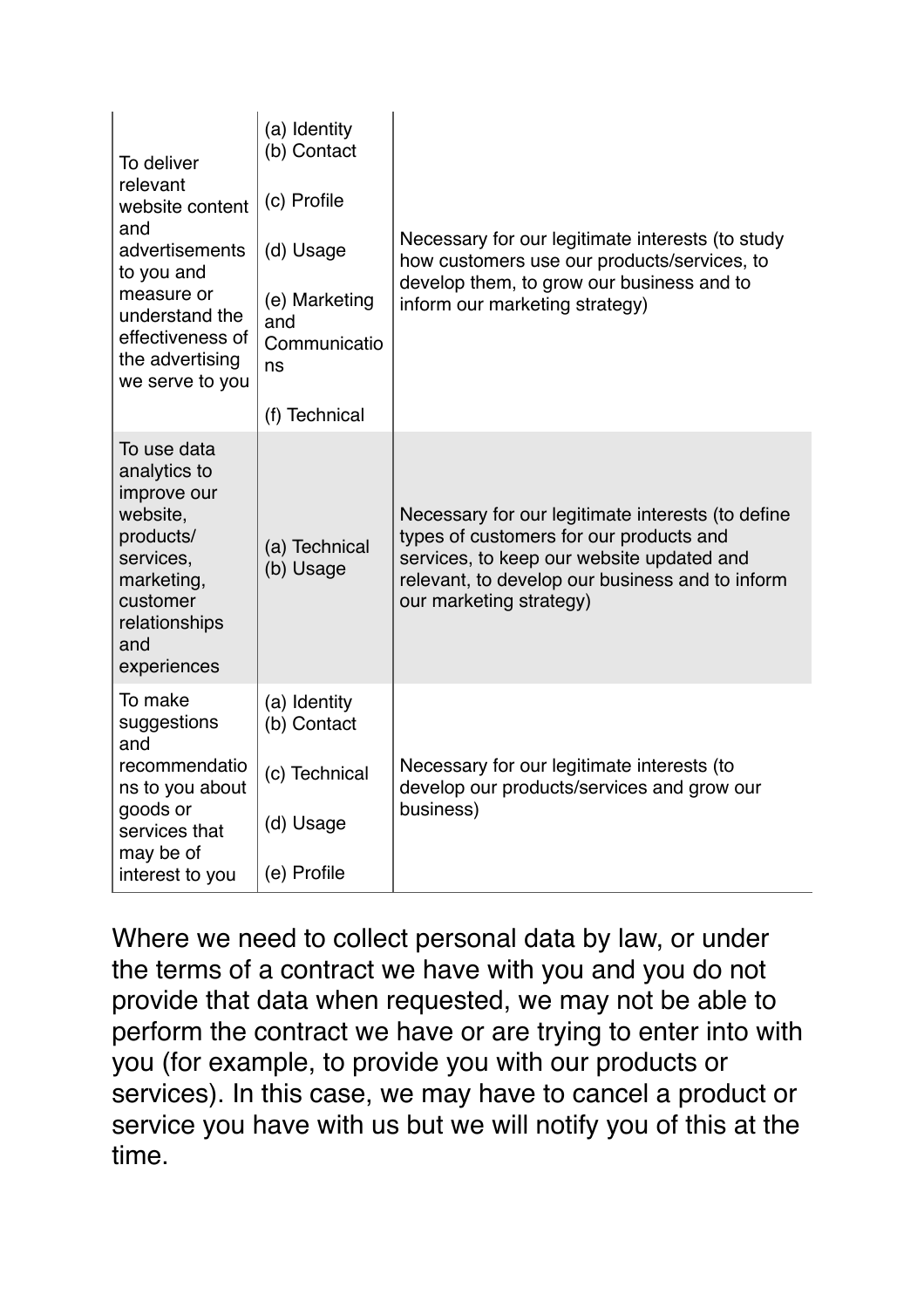## **Marketing**

We may use your data, or permit selected third parties to use your data, so that you can be provided with information about unrelated goods and services which we consider may be of interest to you.

We or they may contact you about these goods and services by any of the methods that you consented at the time your information was collected.

If you are a new customer, we will only contact you or allow third parties to contact you only when you have provided consent and only by those means you provided consent for.

If you do not want us to use your data for our or third parties you will have the opportunity to withhold your consent to this when you provide your details to us on the form on which we collect your data.

## **Change of purpose**

We will only use your personal data for the purposes for which we collected it, unless we reasonably consider that we need to use it for another reason and that reason is compatible with the original purpose. If you wish to get an explanation as to how the processing for the new purpose is compatible with the original purpose, please contact us.

If we need to use your personal data for an unrelated purpose, we will notify you and we will explain the legal basis which allows us to do so.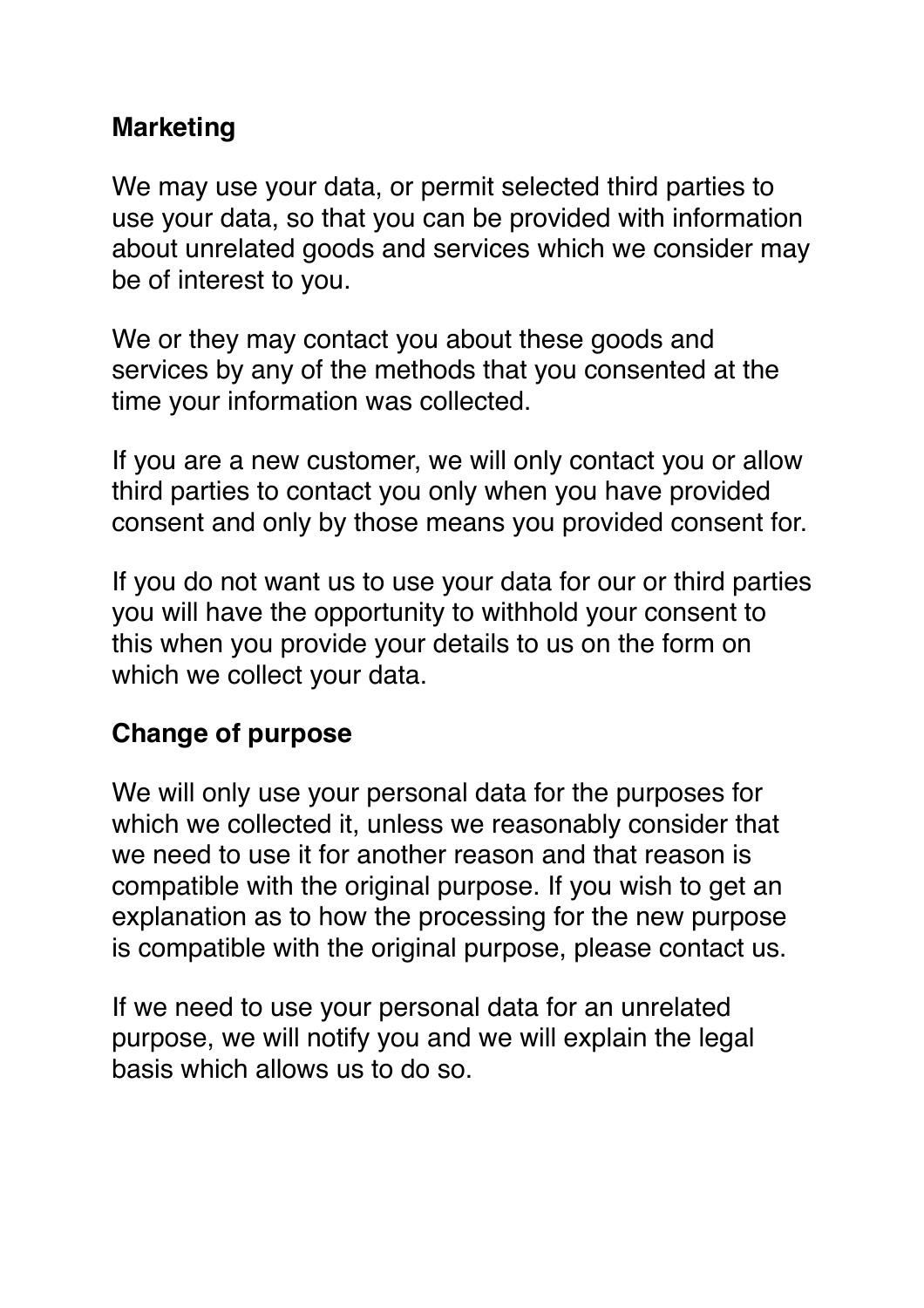Please note that we may process your personal data without your knowledge or consent, in compliance with the above rules, where this is required or permitted by law.

## **Transferring Your Personal Data Outside the EU under the General Data Protection Regulation**

We may transfer data that we collect from you to locations outside of the UK or European Economic Area (EEA) for processing and storing. Also, it may be processed by staff operating outside the European Economic Area who work for us or for one of our suppliers. For example, such staff maybe engaged in the processing and concluding of your order, the processing of your payment details and the provision of support services.

Whenever we transfer your personal data out of the UK or EEA, we ensure a similar degree of protection is afforded to it by ensuring at least one of the following safeguards is implemented:

- We will only transfer your personal data to countries that have been deemed to provide an adequate level of protection for personal data by the European Commission. For further details, see European Commission: Adequacy of the protection of personal data in non-EU countries.
- Where we use certain service providers, we may use specific contracts approved by the European Commission which give personal data the same protection it has in Europe. For further details, see European Commission: Model contracts for the transfer of personal data to third countries.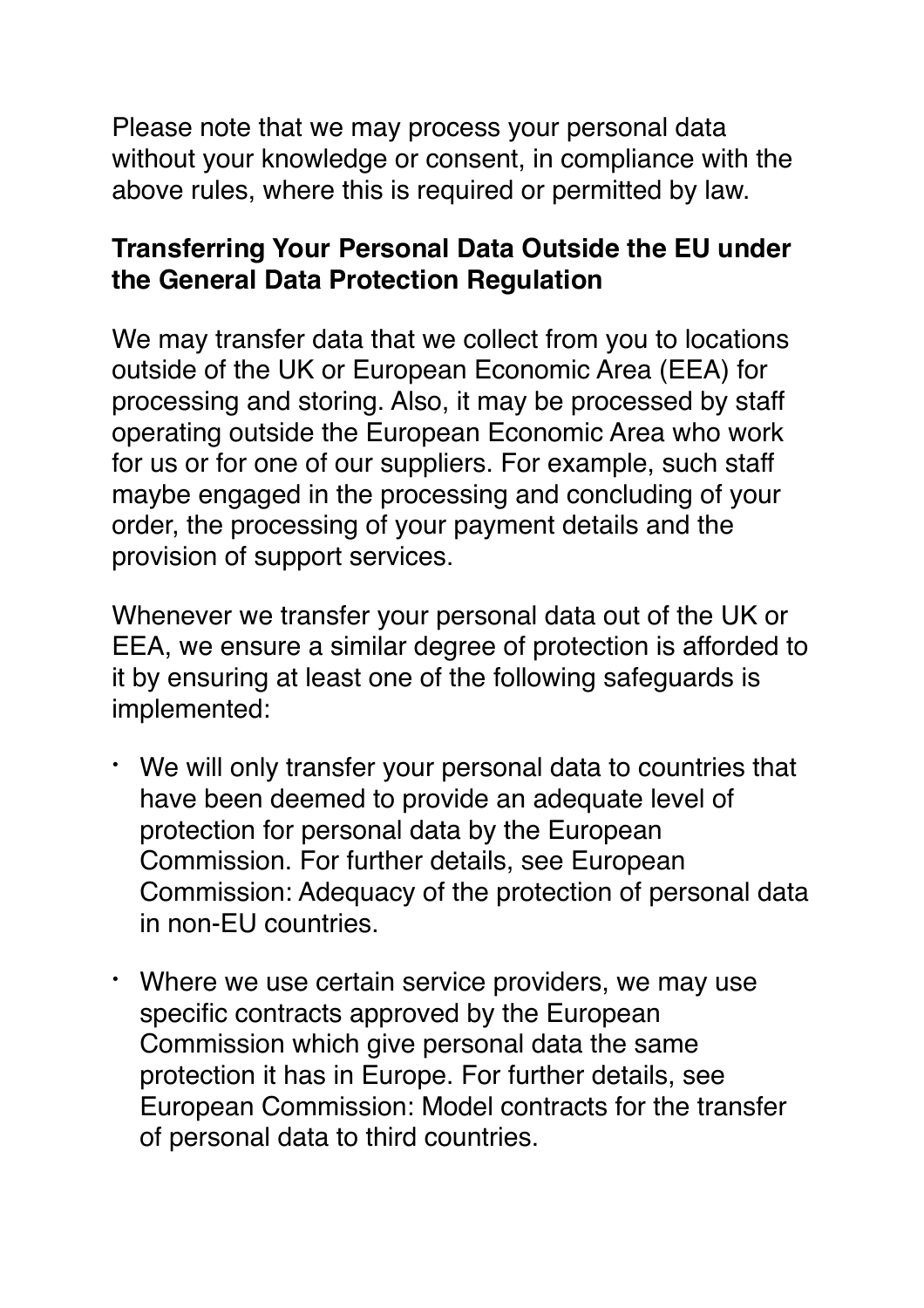Please contact us if you want further information on the specific mechanism used by us when transferring your personal data out of the UK or EEA. Data that is provided to us is stored on our secure servers. Details relating to any transactions entered into on our site will be encrypted to ensure its safety.

## **Security of Your Personal Data**

We have put in place appropriate security measures to prevent your personal data from being accidentally lost, used or accessed in an unauthorised way, altered or disclosed. In addition, we limit access to your personal data to those employees, agents, contractors and other third parties who have a business need to know. They will only process your personal data on our instructions and they are subject to a duty of confidentiality.

We have put in place procedures to deal with any suspected personal data breach and will notify you and any applicable regulator of a breach where we are legally required to do so.

The transmission of information via the internet is not completely secure and therefore we cannot guarantee the security of data sent to us electronically and transmission of such data is therefore entirely at your own risk. Where we have given you (or where you have chosen) a password so that you can access certain parts of our site, you are responsible for keeping this password confidential.

## **Disclosing Your Information**

Where applicable, we may disclose your personal information to any member of our group for the purposes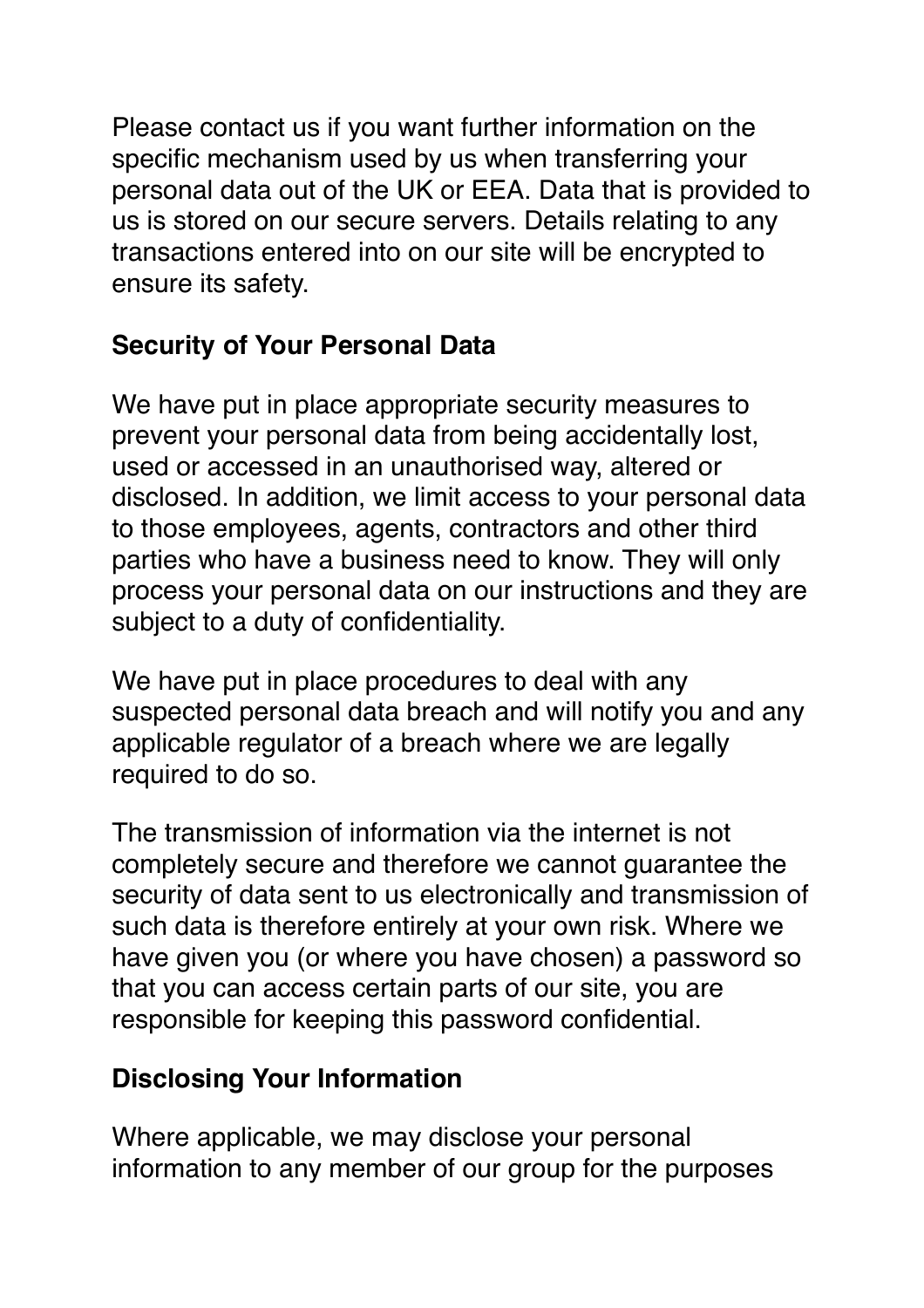set out in the table above. This includes, where applicable, our subsidiaries, our holding company and its other subsidiaries (if any).

We may also disclose your personal information to third parties:

- Where we choose to sell, transfer, or merge any or all of our business and/or our assets to a third party.
- Where we are legally required to disclose your information or to protect or defend our legal rights or property, our websites, or those of our customers.
- Service providers acting as processors who provide IT and system administration services.
- Professional advisers acting as processors or joint controllers including lawyers, bankers, auditors and insurers who provide consultancy, banking, legal, insurance and accounting services.
- Our third-party analytics partners to analyse website traffic and understand customer needs and trends or our third-party marketing service providers, advisers or consultants to help us to communicate with customers, including via email marketing and social media marketing.
- We may use Google Analytics. We have activated Google's IP anonymisation function on our Sites which will cause your IP address to be anonymized which means it shall not qualify as personal data. On our behalf, Google will use this information to evaluate your use of the Sites and compile reports based on site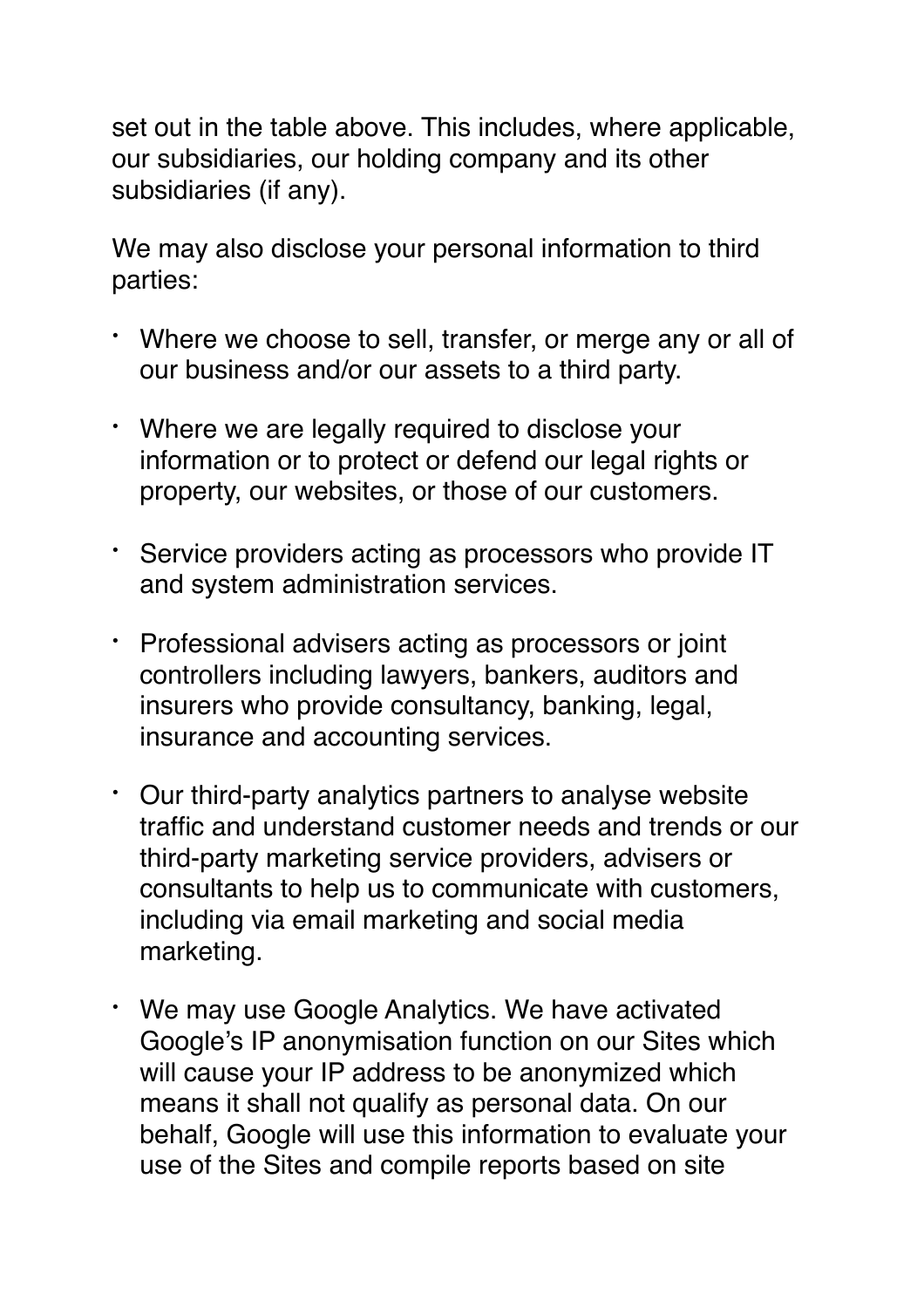activity and provide us with services relating to website traffic. The IP address transmitted by your browser in the context of Google Analytics is not merged with other Google data.

- Credit card payments are directly processed by our thirdparty payment platforms.
- Government agencies, regulators and other authorities acting as processors or joint controllers who require reporting of processing activities in certain circumstances.

# **Third Party Links**

You might find links to third party websites, plug-ins, and applications on our website. These websites, plug-ins, and applications should have their own privacy policies which you should check. We do not accept any responsibility or liability for their policies whatsoever as we have no control over them. When you leave our website, we encourage you to read the privacy policy of every website you visit.

# **Data retention**

We will only retain your personal data for as long as necessary to fulfil the purposes for which we collected it, including to comply with our legal, accounting or reporting requirements. We may keep business contacts and information on your account, until you inform us you no longer want us to be in touch or we have determined that your information should be deleted or rectified because it is no longer relevant.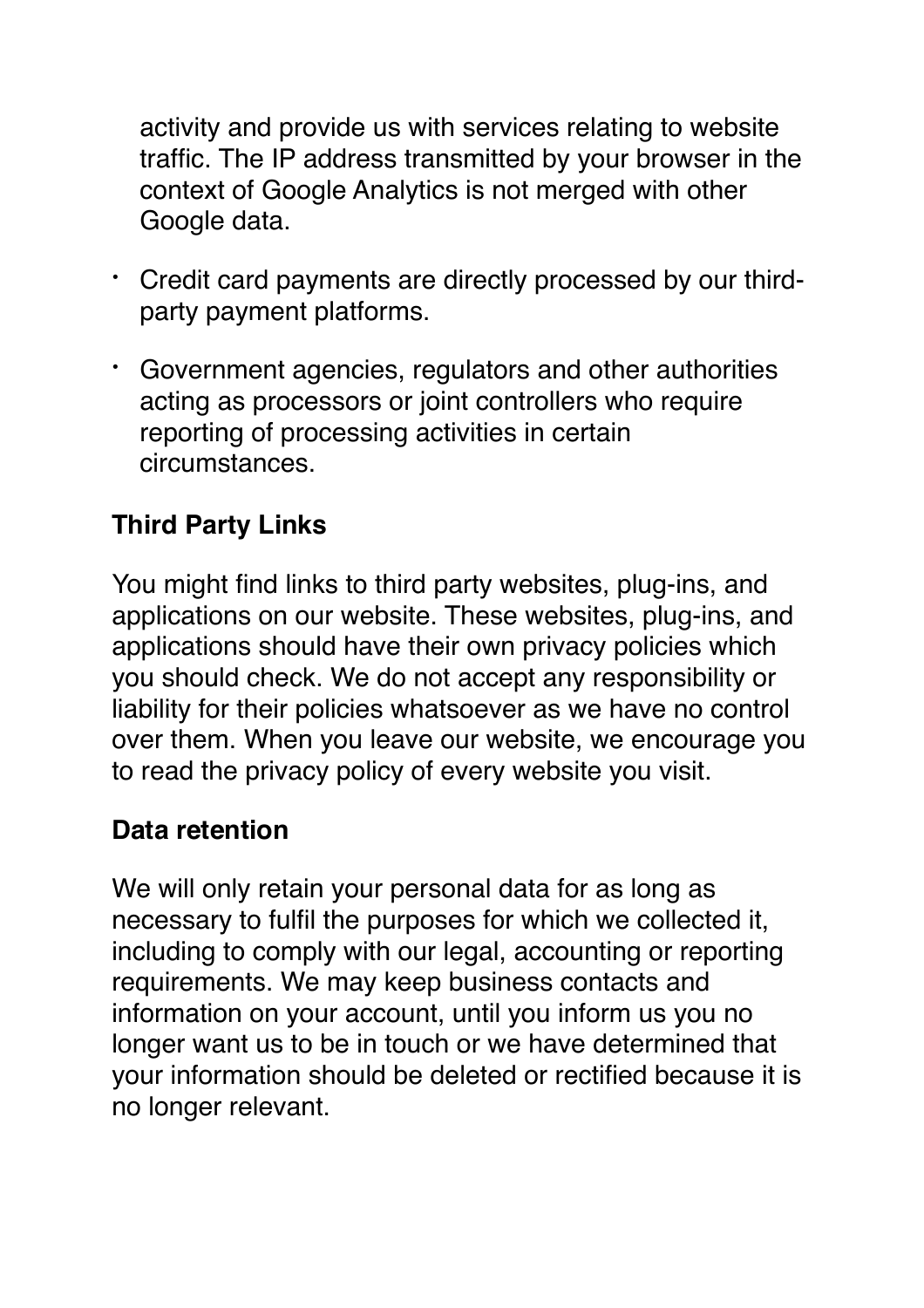To determine the appropriate retention period for personal data, we consider the amount, nature, and sensitivity of the personal data, the potential risk of harm from unauthorised use or disclosure of your personal data, the purposes for which we process your personal data and whether we can achieve those purposes through other means, and the applicable legal requirements.

You can request details of retention periods for different aspects of your personal data by contacting us.

In some circumstances we may anonymise your personal data (so that it can no longer be associated with you) for analytical, research and statistical purposes and to help us to improve our products and services, in which case we may use this information indefinitely without further notice to you.

#### **Your Legal Rights under the General Data Protection Regulation**

Under certain circumstances and in the event you are a data subject based in the UK or EU, you have rights under applicable data protection law including the UK General Data Protection Regulation, the Data Protection Act 2018 and the General Data Protection Regulation, respectively, in relation to your personal data.

In particular, you have the right to:

**Request access** to your personal data (commonly known as a "data subject access request"). This enables you to receive a copy of the personal data we hold about you and to check that we are lawfully processing it.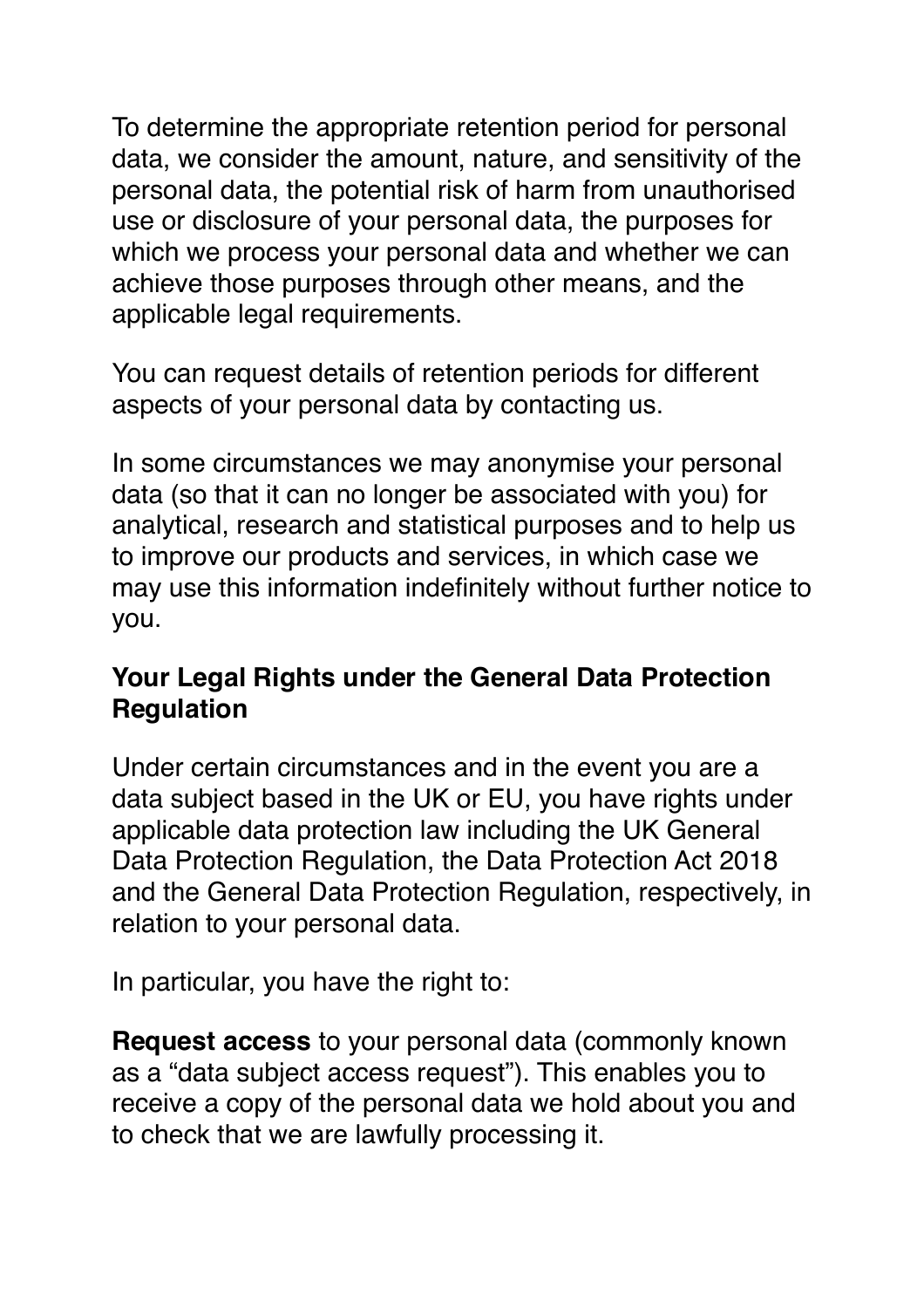**Request correction** of the personal data that we hold about you. This enables you to have any incomplete or inaccurate data we hold about you corrected, though we may need to verify the accuracy of the new data you provide to us.

**Request erasure** of your personal data. This enables you to ask us to delete or remove personal data where there is no good reason for us continuing to process it. You also have the right to ask us to delete or remove your personal data where you have successfully exercised your right to object to processing (see below), where we may have processed your information unlawfully or where we are required to erase your personal data to comply with local law. Note, however, that we may not always be able to comply with your request of erasure for specific legal reasons which will be notified to you, if applicable, at the time of your request.

**Object to processing** of your personal data where we are relying on a legitimate interest (or those of a third party) and there is something about your particular situation which makes you want to object to processing on this ground as you feel it impacts on your fundamental rights and freedoms. You also have the right to object where we are processing your personal data for direct marketing purposes. In some cases, we may demonstrate that we have compelling legitimate grounds to process your information which override your rights and freedoms.

**Request restriction** of processing of your personal data. This enables you to ask us to suspend the processing of your personal data in the following scenarios: (a) if you want us to establish the data's accuracy; (b) where our use of the data is unlawful but you do not want us to erase it; (c)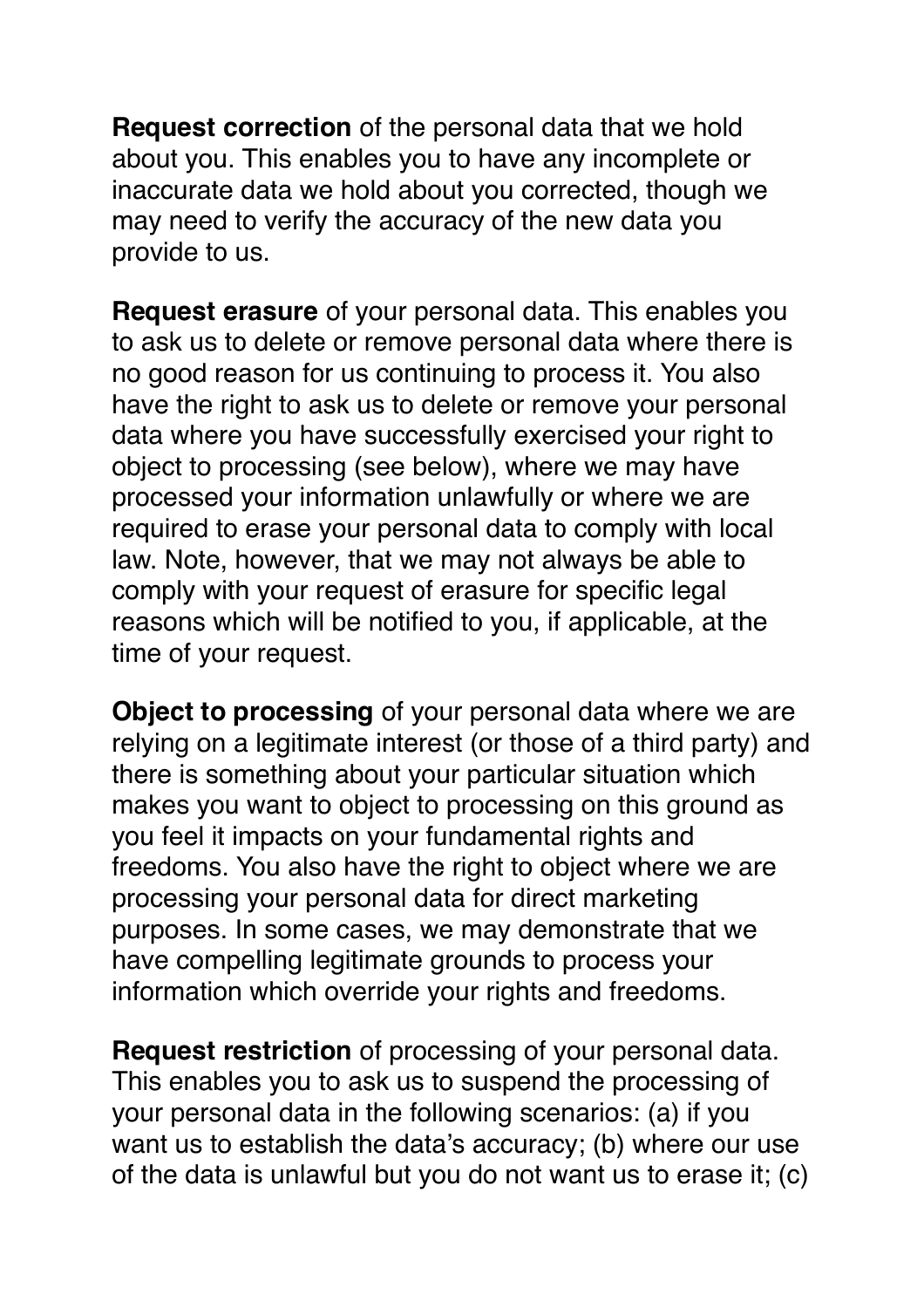where you need us to hold the data even if we no longer require it as you need it to establish, exercise or defend legal claims; or (d) you have objected to our use of your data but we need to verify whether we have overriding legitimate grounds to use it.

**Request the transfer** of your personal data to you or to a third party. We will provide to you, or a third party you have chosen, your personal data in a structured, commonly used, machine-readable format. Note that this right only applies to automated information which you initially provided consent for us to use or where we used the information to perform a contract with you.

**Withdraw consent at any time** where we are relying on consent to process your personal data. However, this will not affect the lawfulness of any processing carried out before you withdraw your consent. If you withdraw your consent, we may not be able to provide certain products or services to you. We will advise you if this is the case at the time you withdraw your consent.

If you wish to exercise any of the rights set out above, please contact us at the contact details set out below.

#### **No fee usually required**

You will not have to pay a fee to access your personal data (or to exercise any of the other rights). However, we may charge a reasonable fee if your request is clearly unfounded, repetitive or excessive. Alternatively, we may refuse to comply with your request in these circumstances.

#### **What we may need from you**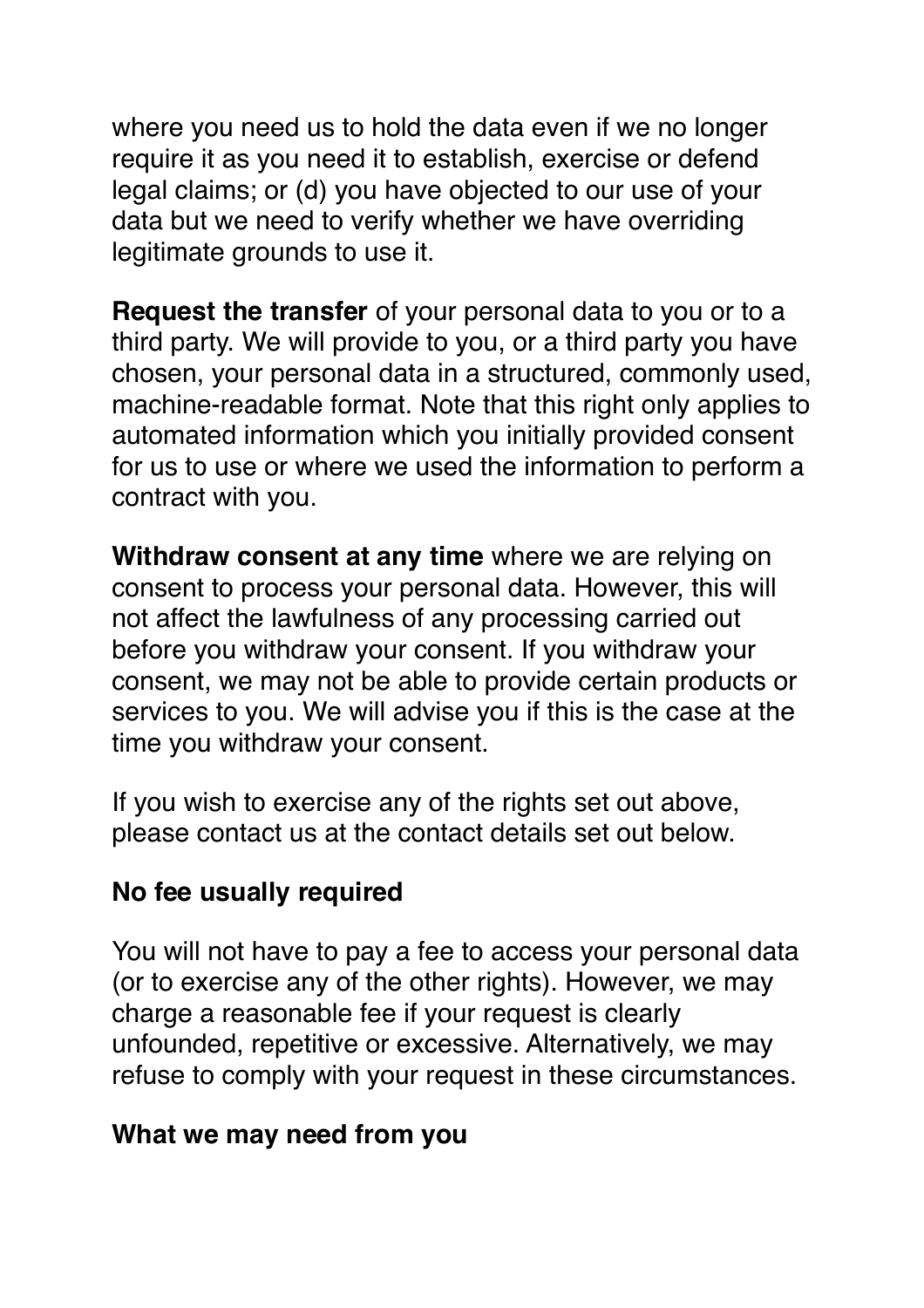We may need to request specific information from you to help us confirm your identity and ensure your right to access your personal data (or to exercise any of your other rights). This is a security measure to ensure that personal data is not disclosed to any person who has no right to receive it. We may also contact you to ask you for further information in relation to your request to speed up our response.

# **Time limit to respond**

We try to respond to all legitimate requests within one month. Occasionally it may take us longer than a month if your request is particularly complex or you have made a number of requests. In this case, we will notify you and keep you updated.

**Cookies.** Check instructions about your web browser to learn how to prevent placement of, or how to remove, cookies placed on your computer or device by the site. We provide more information in our Cookie Policy.

**Notifications.** If you no longer wish to receive Notifications you may opt-out by turning them off within the settings of your mobile device or browser. These settings may vary depending upon the brand and type of device and/or browser you are using. If you have enabled Notifications on more than one device (such as your phone and your laptop), you will need to opt-out on each device.

# **Contact details**

Should you have any questions, inquiries, or concerns about this Privacy Policy, please email us at privacy@themoonhub.com write to us at: